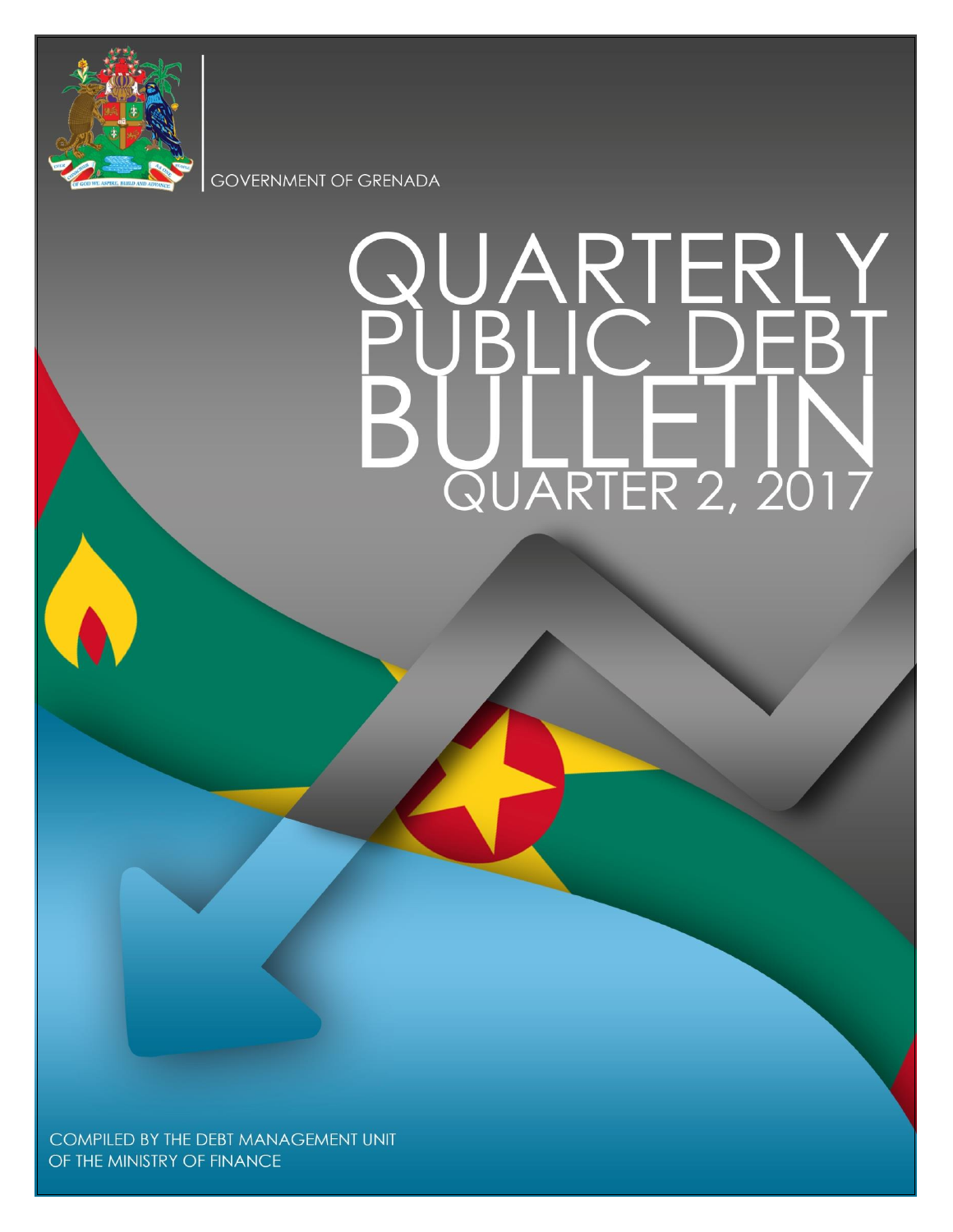# **Acronyms & Abbreviations**

ATM- Average Time to Maturity

ATR- Average Time to Re-fixing

CDB- Caribbean Development Bank

CDF- Caricom Development Fund

EUR- Euro

GBP- Great Britain Pound

GDP- Gross Domestic Product

GOG-Government of Grenada

IDA – International Development Association

IFAD- International Fund for Agricultural Development

IMF- International Monetary Fund

KWD- Kuwaiti Dinar

MTDS-Medium Term Debt Strategy

OPEC- Organisation of Petroleum Exporting Countries

RGSM- Regional Government Securities Market

USD- United States Dollar

XCD- Eastern Caribbean Dollar

XDR- Special Drawing Rights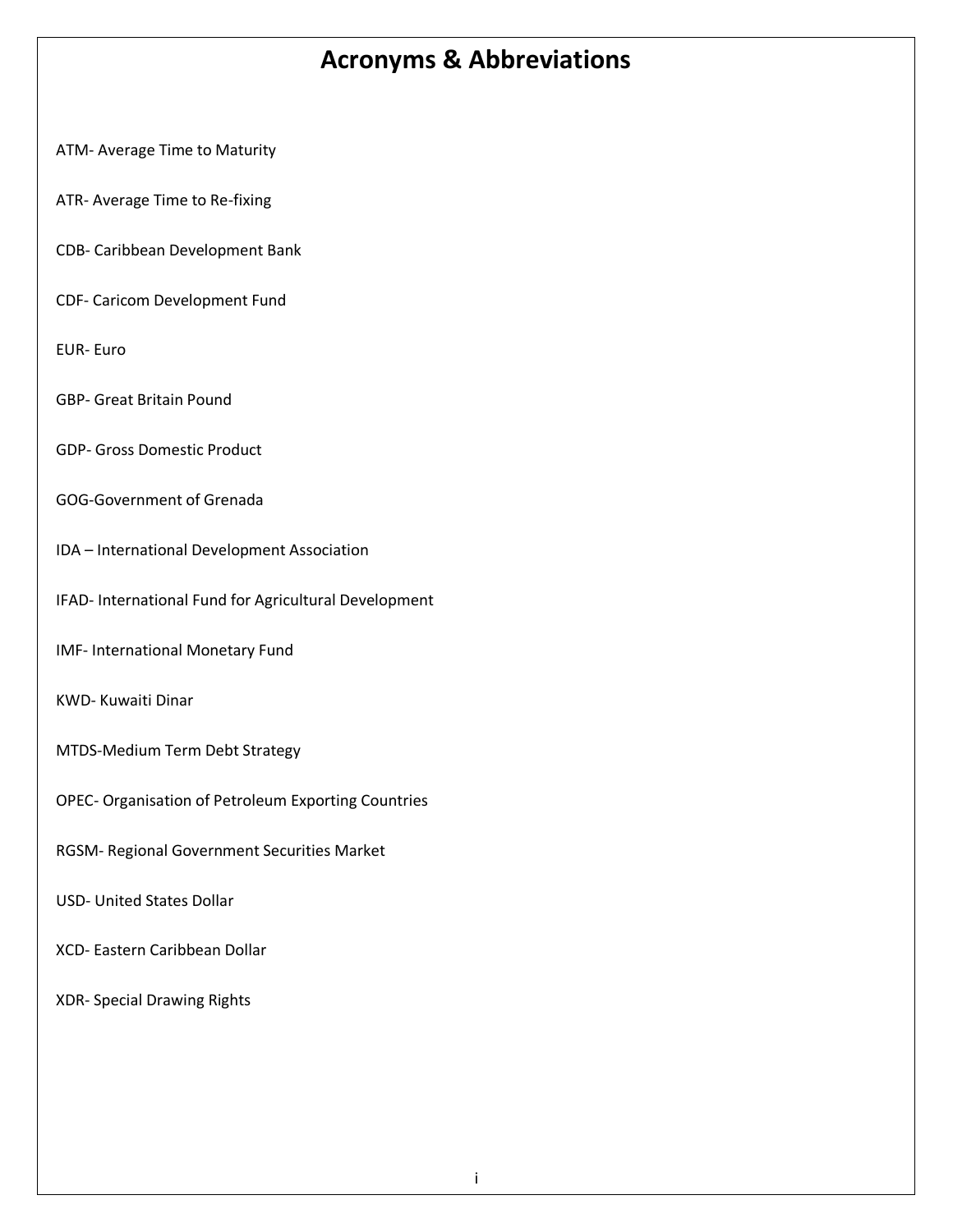# **Table of Contents**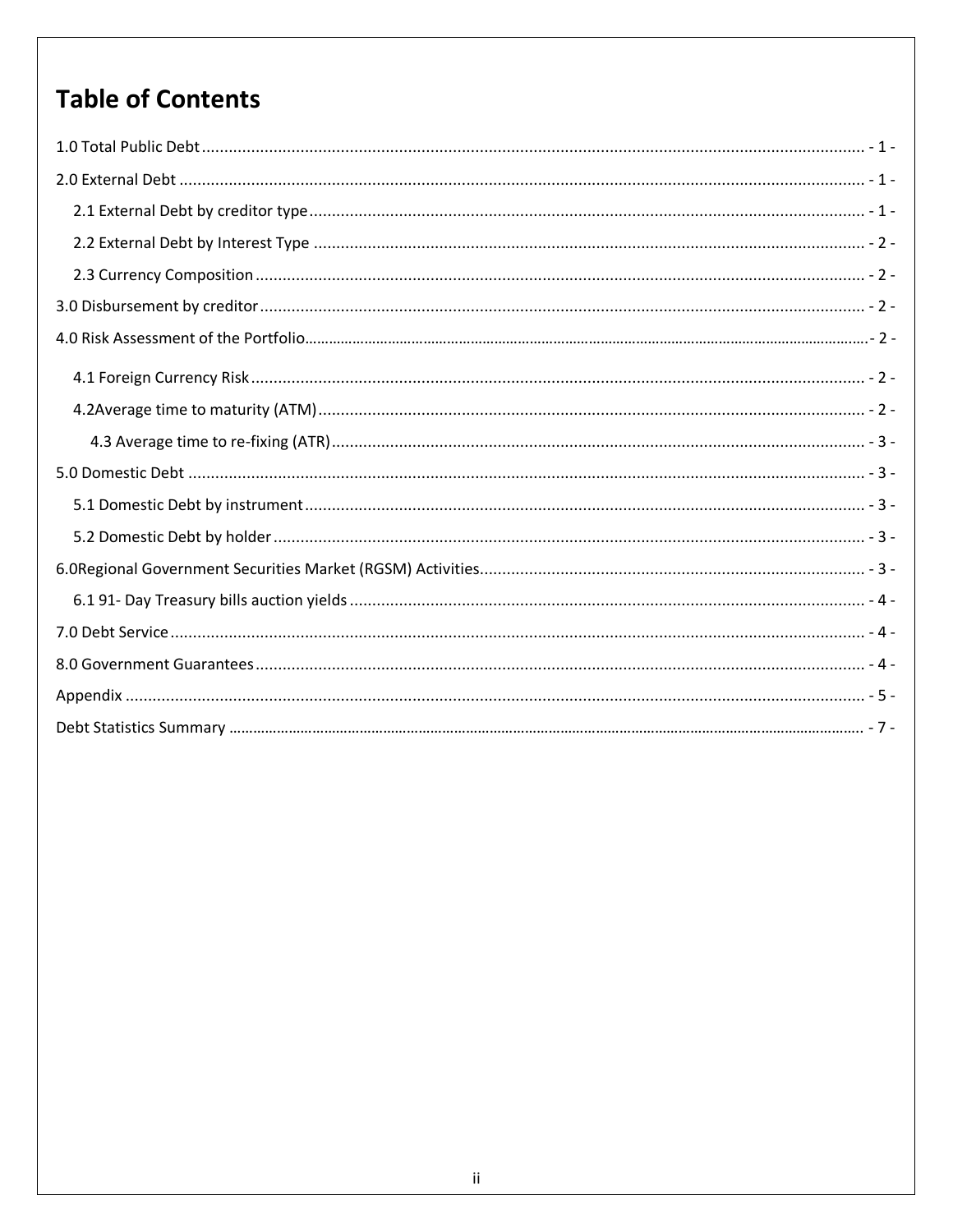# <span id="page-3-0"></span>**1.0 Total Public Debt**

Total Public debt at the end of the second quarter of 2017 stood at EC\$ 2,618.74 million or 87.21% of GDP. Total Public debt included Central Government's debt, Public Corporations' debt and other debt obligations, which may be contingent liabilities for the Government. As at end-June 2017 there were reductions of EC\$ 16.21 million (0.62%) and EC\$ 11.49 million (0.44%) when compared to the corresponding period in 2016 and the preceding quarter, when Total Public debt stood at EC\$ 2,634.95 million and EC\$ 2,630.23 million respectively (Chart 1). Domestic debt levels during the second quarter of 2016 and the second quarter of 2017 were relatively constant while external debt fluctuated, reflecting disbursements primarily from external creditors and debt service payments likewise. Total Public debt comprised of 24% domestic debt and 76% external debt. Government guaranteed debt as a proportion of domestic and external debt was 2% & 1% respectively (Chart 2). Central Government debt totaled EC\$ 2,174.02 million (72.40% of GDP), of which 27.05% was domestic debt and 72.95% was external.



# <span id="page-3-1"></span>**2.0 External Debt**

### <span id="page-3-2"></span>**2.1 External Debt by Creditor Type**

External debt held by the Central Government as at June 2017 amounted to EC\$ 1,585.95 million or 52.81% of GDP; with Multilaterals accounting for the largest portion. This was also the case in the corresponding period in 2016 and the preceding period (Chart 3). In the second quarter of 2017, the composition of external debt was as follows: multilateral loans 50.21% (EC\$ 796.37m); International Sovereign Bond 34.02% (EC\$ 539.56m); bilateral Non-Paris Club loans 13.76% (EC\$ 218.30m), bilateral loans from Paris Club member countries 1.50% (EC\$ 23.62m); other $^1$  creditors 0.45% (EC\$ 7.18m) and commercial debt 0.06 % (EC\$ 0.91m) (Chart 4).





 $\overline{\phantom{a}}$ <sup>1</sup> Other: Caricom Development Fund (CDF)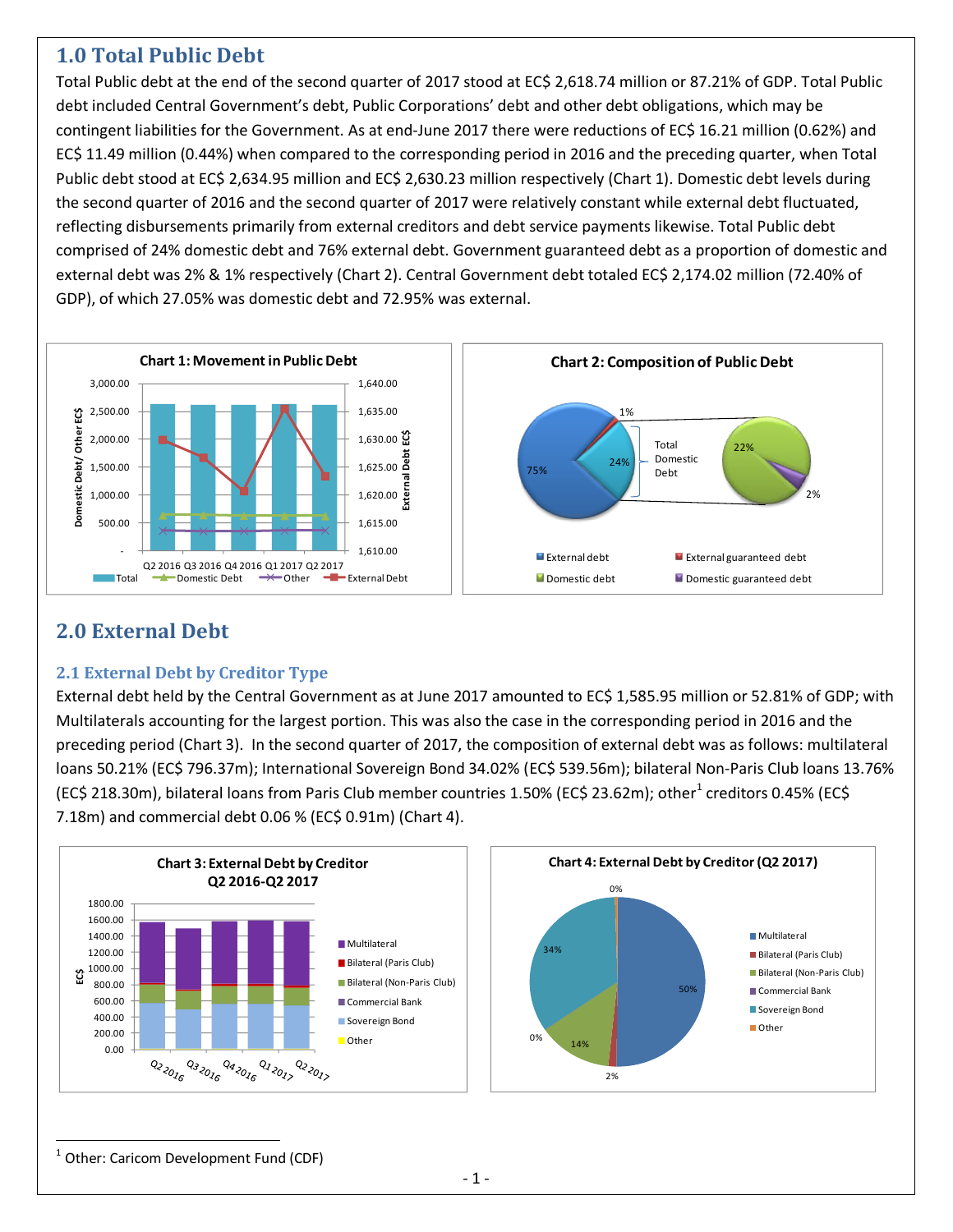### <span id="page-4-0"></span>**2.2 External Debt by Interest Type**

The external portfolio is dominated by loans contracted at a fixed interest rate. This was also the case in the corresponding quarter in 2016 and the preceding quarter. In the second quarter of 2017, loans with a fixed interest rate accounted for 84% of the portfolio. Loans contracted at variable interest rates accounted for 10% of the portfolio and the remaining 6% of the portfolio was interest free. (Chart 5)

### <span id="page-4-1"></span>**2.3 Currency Composition**

The currency composition of external debt is well aligned with the Medium-term Debt Strategy (MTDS) target for loans in the external portfolio, which is ≥75% for US dollar (USD) loans and ≤25% for loans denominated in other currencies. USD loans accounted for 69.63 % of the external debt stock in the second quarter and the Special Drawing Rights (XDR) accounted for 21.28% bringing the USD to 78.51% of the portfolio. This is because 41.73% of the XDR consists of the USD. Loans denominated in the Kuwaiti Dinars (KWD) accounted for 2.59%, those denominated in the Great Britain Pound (GBP) was 0.35% of the portfolio and other currencies including the Eastern Caribbean dollar (XCD) and the Euro (EUR) made up 6.15% of the external portfolio (Chart 6).

# <span id="page-4-2"></span>**3.0 Disbursement by Creditor**

Total disbursements in the second quarter of 2017 amounted to EC\$ 11.88 million, the majority of which came from multilateral creditors. In the preceding quarter disbursements amounted to EC\$25.47 million and in the corresponding quarter of 2016 they amounted to EC\$ 9.25 million.

# **4.0 Risk Assessment of the External Portfolio**

### <span id="page-4-3"></span>**4.1 Foreign Currency Risk**

The XCD maintained its peg to the USD, which is Government of Grenada's chief borrowing currency. When compared to the second quarter 2016 the XCD appreciated against the GBP and KWD by 8.97% and 0.45% respectively. GBP only accounted for 0.35% of the external debt stock in the second quarter which renders the high rate of appreciation of the XCD against the GBP insignificant.

### <span id="page-4-4"></span>**4.2Average Time to Maturity (ATM***2***)**

 $\overline{\phantom{a}}$ 

As at June 30<sup>th</sup> 2017, the ATM of the external portfolio was 7.85 years. GOGs target ATM is 8 years and above. When compared to the corresponding quarter in 2016 and the previous quarter the ATM has declined. This is because the time to maturity of GOG's concessional loans has been decreasing as shown in Chart 9.



 $^{2}$  ATM shows how long it takes on average to rollover or refinance the debt portfolio.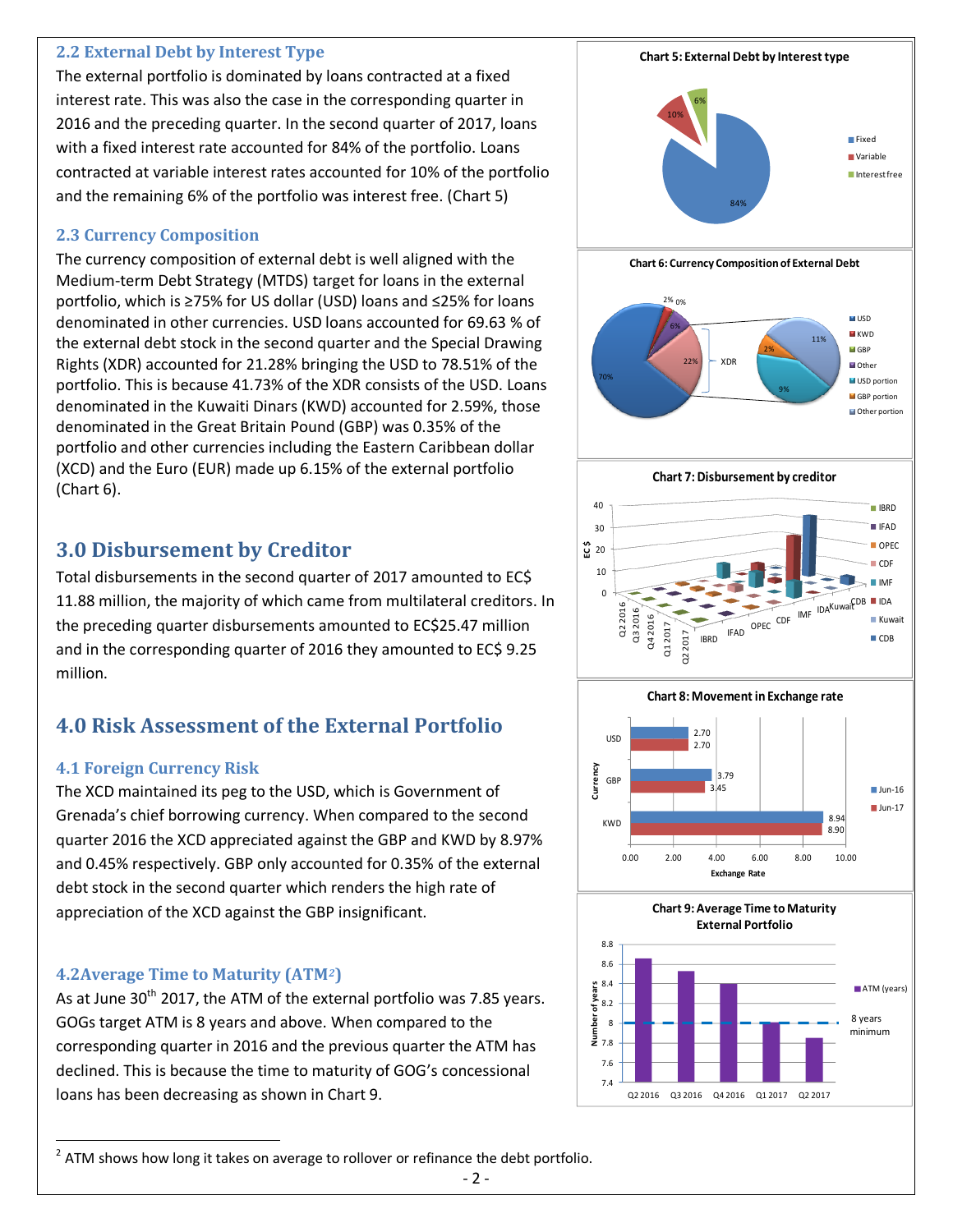### <span id="page-5-0"></span>**4.3 Average Time to Re-fixing (ATR3)**

The ATR of the external portfolio as at June  $30<sup>th</sup>$ , 2017 was 7.1 years. This reflects a decline of 0.21 years when compared to the previous quarter and an increase of 1.68 years when compared to the corresponding quarter in 2016 (Chart 10). This indicates lower risk in 2017 as interest rates for a smaller number of loans will be reset.



### **Chart 11: Domestic Debt by Instrument**





# <span id="page-5-1"></span>**5.0 Domestic Debt**

### <span id="page-5-2"></span>**5.1 Domestic Debt by Instrument**

At the end of the second quarter of 2017, domestic debt was EC\$ 588.06 million (19.58% of GDP). Bonds dominated the domestic portfolio, followed by Treasury bills (Chart 11). In the previous quarter this was also the case but in the corresponding quarter in 2016 Treasury bills dominated the portfolio followed by bonds. This is because some GOG Treasury bills were converted to bonds in the first quarter of 2017.

### <span id="page-5-3"></span>**5.2 Domestic Debt by Holder**

Non-bank Financial Institutions remain the leading holders of domestic debt. They are followed by public sector institutions, investors in the Regional Government Securities Market (RGSM), Private individuals and companies, and commercial banks (Chart 12).

# <span id="page-5-4"></span>**6.0Regional Government Securities Market (RGSM) Activities**

Table 1 shows new security issues in Quarter 2, 2017 as follows: three (3) 91-day Treasury bill issues totaling EC\$ 50 million; two (2) Series A issues, which were both EC\$ 15 million; and one (1) Series B of EC\$ 20 million.

| Table 1: RGSM Auction Results (O2 2017) |                     |                  |               |                      |                       |               |               |
|-----------------------------------------|---------------------|------------------|---------------|----------------------|-----------------------|---------------|---------------|
|                                         |                     | Total            |               |                      |                       |               | <b>Bid to</b> |
|                                         | <b>Total Units</b>  | Competitive Bids | Face value of | <b>Total Payment</b> |                       | Discount Rate | Cover         |
| T-Bills                                 | offering            | received         | Auction       | Due                  | <b>Total Discount</b> | (%)           | Ratio         |
|                                         | In millions of EC\$ |                  |               |                      |                       |               |               |
| 91-day T-bill (series A)                | 15                  | 4.02             | 15            | 3.98                 | 0.04                  | 3.96          | 0.27          |
| 91-day T-bill (series A)                | 15                  | 9.75             | 15            | 9.65                 | 0.10                  | 3.96          | 0.65          |
| 91-day T-bill (series B)                | 20                  | 21.53            | 20            | 19.83                | 0.17                  | 3.47          | 1.08          |
| <b>TOTAL</b>                            | 50                  | 35.3             | 50            | 33.46                | 0.31                  |               |               |

 $\overline{\phantom{a}}$  $3$  ATR indicates the average time required to reset the interest rate in the debt profile.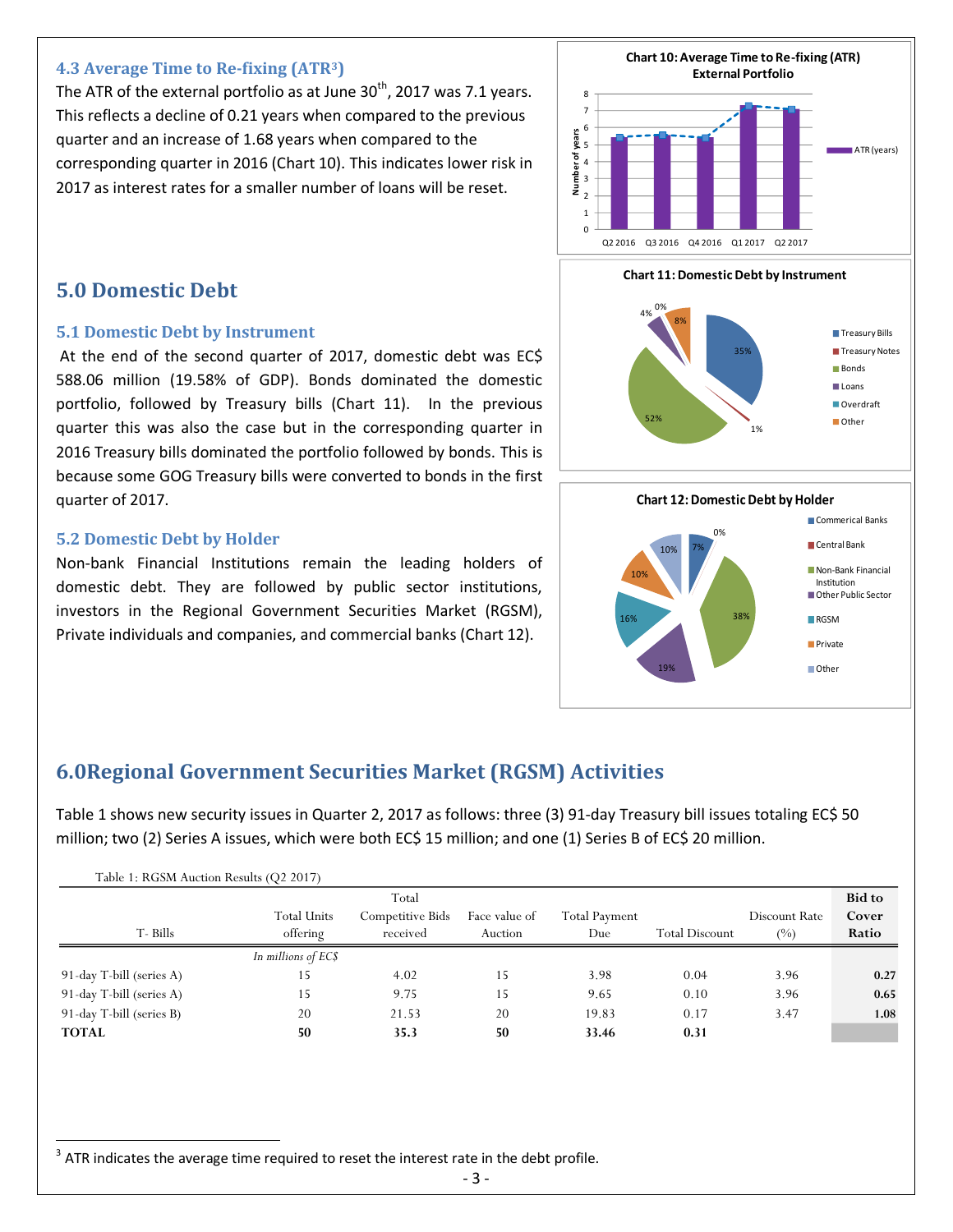### <span id="page-6-0"></span>**6.1 91- Day Treasury Bills Auction Yields**

Interest rates for GOG 91-day Treasury bills (Series A & B) during the period June 2016 to June 2017 are shown in Chart 13. The interest rate on Series A remained constant between April 2016 and October 2016. However, the rate declined in the first quarter of 2017and subsequently increased during the second quarter. Series B however, had fluctuations in interest rates ranging from 2.98% to 6%.



<span id="page-6-1"></span>

Total debt service for the second quarter of 2017 amounted to EC\$ 96.38 million against a budgeted EC\$ 102.85 million. Principal repayments amounted to EC\$68.64 million of which EC\$ 31.92 million was external debt service and EC\$ 36.73 million domestic. Interest payments totaled EC\$ 27.74 million of which external debt service accounted for EC\$25.07 million and domestic debt service EC\$2.68 million. Chart 14 compares debt service budgeted and actual payments in quarter 2, 2017 with the corresponding period in 2016 and the preceding period in 2017.



# <span id="page-6-2"></span>**8.0 Government Guarantees**

Total outstanding Government guarantees for the second quarter of 2017 was EC\$ 76.04 million. Compared to quarter one of 2017, the stock of guaranteed debt decreased by 3.64% and when compared to quarter 2 in 2016, it declined by 22.89%. These changes can be seen in Table 2 below. There were no new issues of Government guaranteed debt in the second quarter of 2017.

Table 2: Guaranteed Debt by Creditor Type as at Q2 2017

| Creditor        | $\mathbf{u}$ n-16 | $Mar-17$ | Jun-17 % Qtrly change |          | $\%$ YTD<br>change |
|-----------------|-------------------|----------|-----------------------|----------|--------------------|
| Multilateral    | 8.46              | 2.24     | 1.94                  | $-13.39$ | $-77.07$           |
| Commercial      | 46.57             | 36.35    | 35.69                 | $-1.82$  | $-23.36$           |
| Social Security | 43.52             | 40.30    | 38.40                 | $-4.71$  | $-11.76$           |
| Statutory body  | 0.06              | 0.02     | 0.01                  | $-50.00$ | $-83.33$           |
| Total           | 98.61             | 78.91    | 76.04                 | $-3.64$  | $-22.89$           |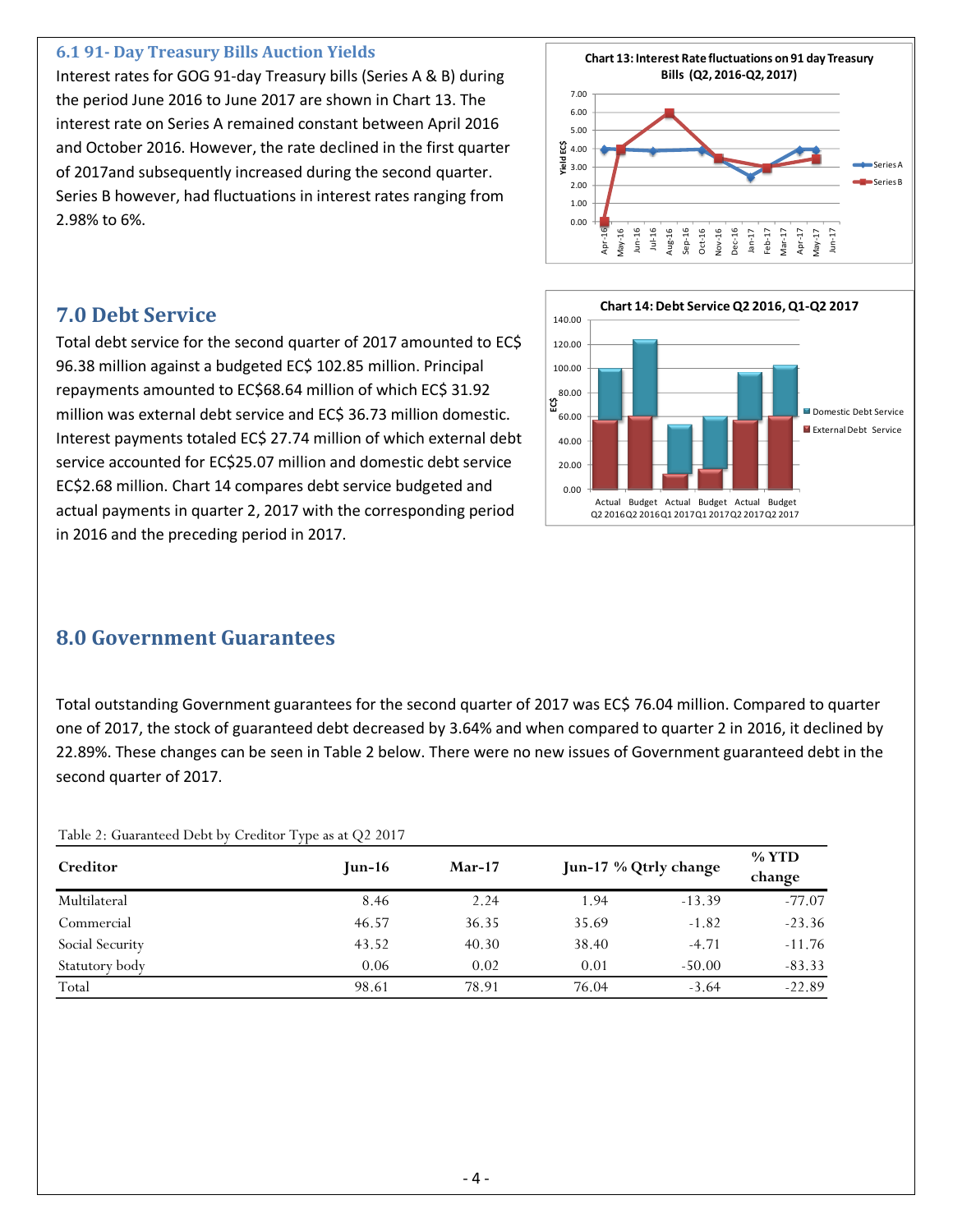<span id="page-7-0"></span>

| Q <sub>2</sub> 2016 |                                       | Q1 2017                                                                      | $%$ of GDP                                                                                       | Q2 2017  | $%$ of GDP |
|---------------------|---------------------------------------|------------------------------------------------------------------------------|--------------------------------------------------------------------------------------------------|----------|------------|
|                     |                                       |                                                                              |                                                                                                  |          |            |
| 1,629.95            | 58.23                                 | 1,635.57                                                                     | 55.84                                                                                            | 1,623.43 | 54.06      |
| 641.86              | 22.93                                 | 631.82                                                                       | 21.57                                                                                            | 626.62   | 20.87      |
| 363.14              | 12.97                                 | 362.84                                                                       | 12.39                                                                                            | 368.69   | 12.28      |
| 2,634.95            | 94.14                                 | 2,630.23                                                                     | 89.79                                                                                            | 2,618.74 | 87.21      |
| Q2 2016             |                                       |                                                                              | Q2 2017                                                                                          |          |            |
|                     |                                       |                                                                              |                                                                                                  |          |            |
|                     |                                       |                                                                              |                                                                                                  |          |            |
|                     |                                       |                                                                              |                                                                                                  |          |            |
|                     |                                       | 24.67                                                                        | 23.62                                                                                            |          |            |
|                     |                                       | 221.12                                                                       | 218.30                                                                                           |          |            |
|                     |                                       | 0.91                                                                         | 0.91                                                                                             |          |            |
|                     |                                       | 553.82                                                                       | 539.56                                                                                           |          |            |
|                     |                                       | 7.56                                                                         | 7.18                                                                                             |          |            |
|                     |                                       |                                                                              | 1585.95                                                                                          |          |            |
|                     | Appendix 2: External Debt by Creditor | $%$ of GDP<br>747.99<br>25.01<br>228.13<br>0.91<br>568.13<br>5.11<br>1575.29 | Appendix 1: Size of Public Debt as at end June 2017, in millions<br>Q1 2017<br>789.13<br>1597.21 | 796.37   |            |

# **Appendix 3: External Debt by currency composition**

| Currency Composition | Q <sub>2</sub> 2016 | O <sub>1</sub> 2017 | O <sub>2</sub> 2017 | % share of External<br><b>MTDS Target</b><br>Debt Q1 2017 |
|----------------------|---------------------|---------------------|---------------------|-----------------------------------------------------------|
| In millions of EC\$  |                     |                     |                     |                                                           |
| <b>USD</b>           | 1140.01             | 1122                | 1104.24             | ≥75%<br>69.63                                             |
| <b>XDR</b>           | 303.4               | 327.82              | 337.45              | 21.28                                                     |
| <b>KWD</b>           | 46.8                | 42.38               | 41.12               | 2.59<br>$≤25%$                                            |
| GBP                  | 6.6                 | 5.89                | 5.63                | 0.35                                                      |
| Other                | 78.48               | 99.12               | 97.51               | 6.15                                                      |
| Total                | 1,575.29            | 1,597.21            | 1,585.95            |                                                           |

### **Appendix 4: Disbursement by Creditor**

| Creditor            | Q2 2016  | Q1 2017  | Q2 2017  |
|---------------------|----------|----------|----------|
| In millions of EC\$ |          |          |          |
| CDB                 | 0.28     | 0.13     | 4.04     |
| IDA                 | $\theta$ | 24.95    | $\theta$ |
| <b>IBRD</b>         | $\theta$ | $\theta$ | $\theta$ |
| <b>IFAD</b>         | $\theta$ | 0.23     | $\theta$ |
| <b>IMF</b>          | 7.59     | $\Omega$ | 7.46     |
| OPEC                | 0.69     | 0.16     | 0.38     |
| Kuwait              | 0.69     | $\theta$ | $\theta$ |
| <b>CDF</b>          | $\theta$ | $\Omega$ | $\theta$ |
| Total               | 9.25     | 25.47    | 11.88    |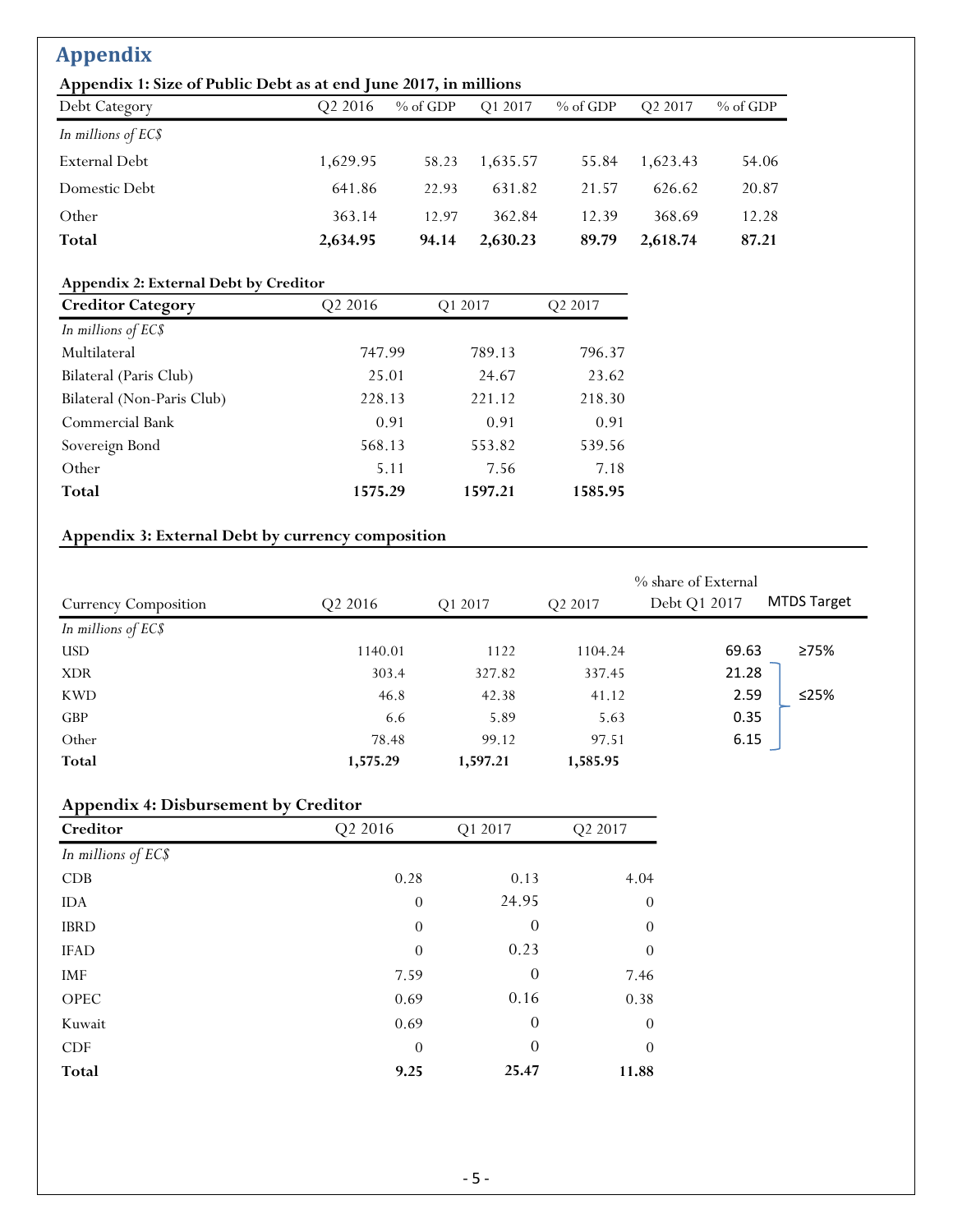| Appendix 5: Domestic Debt by Instrument |         |         |         |  |  |  |  |
|-----------------------------------------|---------|---------|---------|--|--|--|--|
| Domestic Debt by Instrument             | Q2 2016 | Q1 2017 | Q2 2017 |  |  |  |  |
| In millions of EC\$                     |         |         |         |  |  |  |  |
| <b>Treasury Bills</b>                   | 306.45  | 208.27  | 207.03  |  |  |  |  |
| <b>Treasury Notes</b>                   |         | 4.00    | 4.00    |  |  |  |  |
| <b>Bonds</b>                            | 206.26  | 310.00  | 306.55  |  |  |  |  |
| Loans                                   | 43.69   | 27.48   | 25.92   |  |  |  |  |
| Overdraft                               |         | ۰       |         |  |  |  |  |
| Other                                   | 41.52   | 41.52   | 44.56   |  |  |  |  |
| <b>Total</b>                            | 597.92  | 591.27  | 588.06  |  |  |  |  |
|                                         |         |         |         |  |  |  |  |

# **Appendix 6: Domestic Debt by Holder**

| Domestic Debt by Holder        | Q <sub>2</sub> 2016 | Q1 2017 | Q <sub>2</sub> 2017 |
|--------------------------------|---------------------|---------|---------------------|
| In millions of EC\$            |                     |         |                     |
| <b>Commerical Banks</b>        | 54.32               | 42.78   | 42.78               |
| Central Bank                   | 6.56                |         | 0                   |
| Non-Bank Financial Institution | 236.71              | 231.22  | 226.49              |
| Other Public Sector            | 94                  | 98      | 110.6               |
| <b>RGSM</b>                    | 97                  | 93.41   | 92.18               |
| Private                        | 56.73               | 72.23   | 59.64               |
| Other                          | 52.6                | 53.63   | 56.37               |
| <b>Total</b>                   | 597.92              | 591.27  | 588.06              |

### **Appendix 7: Debt Service**

|                              | Actual Q2 2016 | Budget Q2 2016 | Actual O1 2017 | Budget Q1 2017 | Actual Q2 2017 | Budget Q2 2017 |
|------------------------------|----------------|----------------|----------------|----------------|----------------|----------------|
| <b>Total Debt Service</b>    | 99.87          | 123.62         | 53.23          | 60.48          | 96.38          | 102.85         |
| <b>External Debt Service</b> | 57.05          | 60.30          | 12.71          | 16.81          | 56.98          | 60.32          |
| Principal Repayments         | 31.35          | 31.92          | 8.86           | 11.40          | 31.92          | 34.27          |
| Interest Payments            | 25.70          | 28.38          | 3.85           | 5.41           | 25.07          | 26.05          |
| <b>Domestic Debt Service</b> | 42.82          | 63.33          | 40.52          | 43.66          | 39.40          | 42.53          |
| Principal Repayments         | 37.26          | 56.56          | 36.96          | 38.54          | 36.73          | 37.75          |
| Interest Payments            | 5.56           | 6.76           | 3.56           | 5.13           | 2.68           | 4.78           |

### **Appendix 8: Risk Indicators**

| Risk Indicators         | Q <sub>2</sub> 2016 | Q1 2017 | Q <sub>2</sub> 2017 | MTDS Target        |
|-------------------------|---------------------|---------|---------------------|--------------------|
| ATM (years)             | 8.66                | 8.01    | 7.85                | $>= 8 \text{ yrs}$ |
| % Maturing in 12 months | 7.8                 | 20.20   | 21.5                |                    |
| ATR (years)             | 5.44                | 7.31    | 7.1                 |                    |
| % Refixing in 12 months | 55.16               | 32.17   | 33.31               |                    |